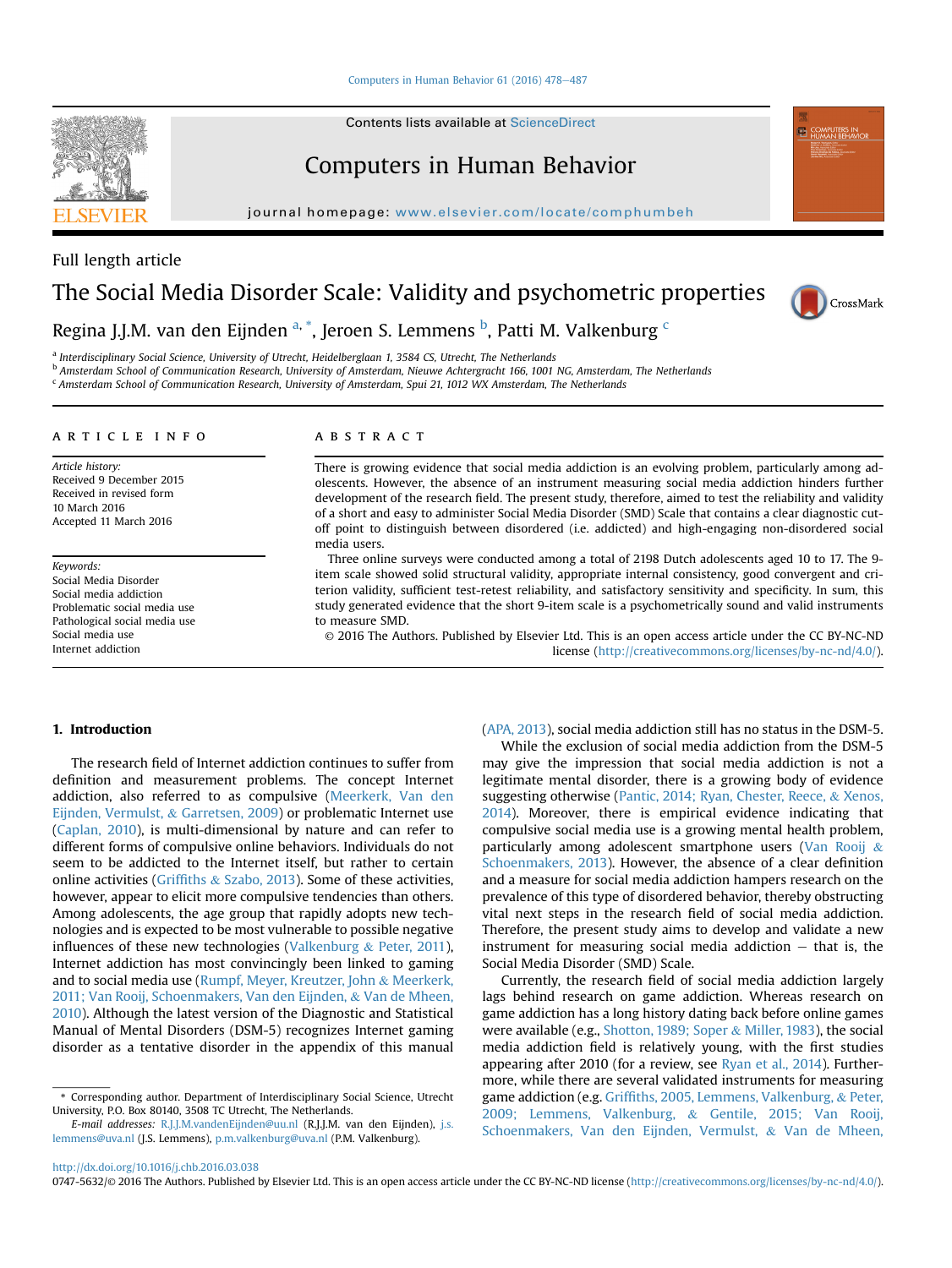[2010\)](#page-8-0), no validated instruments exist measuring social media addiction. Instead, the field of social media addiction is characterized by an abundance of measurement instruments tapping into particular forms of compulsive social media use, such as Facebook addiction [\(Ryan et al., 2014](#page-9-0)), addiction to social network sites (Griffi[ths, Kuss,](#page-8-0) & [Demetrovics, 2014](#page-8-0)), Twitter addiction [\(Saaid, Al-](#page-9-0)[Rashid,](#page-9-0) & [Abdullah, 2014\)](#page-9-0), and microblogging dependence ([Wang,](#page-9-0) [Lee,](#page-9-0) & [Hua, 2015](#page-9-0)).

The fragmentation in the social media research field, along with the proliferation of measures targeting specific forms of social media addiction, is problematic for two reasons. First, the social media landscape is characterized by rapid changes, whereby existing social media platforms are expanded with new interactive functions or simply replaced by new platforms. Instruments targeting specific forms of social media addiction may thus be outdated easily. Second, existing measures tend to use slightly different criteria for  $-$ or operationalization of- social media addiction, thereby hampering the comparability of research data and stimulating further fragmentation of the field. Hence, to accomplish the necessary progress in the field of social media addiction, it is vital to develop and validate a general measure of social media addiction based on a solid set of existing diagnostic criteria.

There is ample ground for the development of a general social media addiction instrument, since social media platforms share many characteristics such as facilitating social interaction, the sharing of ideas, formation and maintenance of relationships and/ or interest groups, and development of one's presence, reputation, and identity ([Kietzmann, Hermkens, McCarthy,](#page-8-0) & [Silvestre, 2011\)](#page-8-0). Moreover, the finding that excessive use of different person-based and group-based social media applications is related to Internet addiction ([Kuss](#page-8-0) & Griffi[ths, 2012; Kuss, Van Rooij, Shorter, Grif](#page-8-0)fiths, & [Van de Mheen, 2013; Van den Eijnden, Meerkerk, Vermulst,](#page-8-0) [Spijkerman](#page-8-0) & [Engels, 2007; Van Rooij et al., 2010\)](#page-8-0) justifies the development of a general social media addiction instrument.

# 1.1. Development and validation of the Social Media Disorder (SMD) scale

The basic theoretical assumption underlying the development of the Social Media Disorder (SMD) scale in the current study is that social media addiction and Internet Gaming Disorder (IGD; [APA,](#page-8-0) [2013\)](#page-8-0) are two forms of the same overarching construct Internet addiction and should therefore be defined by the same set of diagnostic criteria. As stated before, the Internet incorporates a variety of potential activities, and some of these activities, such as gaming and social media use, tend to elicit compulsive tendencies in a subgroup of users. Therefore, the measurement of SMD should correspond with the measurement of both Internet addiction and IGD. Thus, the same set of diagnostic criteria should be used when operationalizing these related concepts.

In recent years, the addiction literature has extensively reflected on the existence of non-substance related or behavioral addictions, such as Internet addiction. In the absence of DSM-criteria for Internet addiction, most instruments were based on the DSM-IV criteria for substance dependence and/or pathological gambling. More specifically, most instruments developed to assess Internet addiction included at least six of the DSM-IV criteria for pathological gambling, namely preoccupation, tolerance, withdrawal, relapse, mood modification, and external consequences (see [Van](#page-9-0) [Rooij](#page-9-0) & [Prause, 2014](#page-9-0)). These six criteria were also recognized as the core elements of behavioral addictions ([Brown, 1993; Grif](#page-8-0)fiths, [1999; Marks, 1990](#page-8-0)) and used for the development of most game addiction measures [\(King, Haagsma, Delfabbro, Gradisar,](#page-8-0) & Griffi[ths, 2013](#page-8-0)).

Based on thorough consideration by a multidisciplinary expert group (see [Petry et al., 2014](#page-9-0)), the APA decided to include three additional criteria when defining the criteria for the DSM-5 diagnosis of IGD, namely deception (e.g., [Demetrovics et al., 2012;](#page-8-0) [Gentile et al., 2011](#page-8-0)), displacement (e.g., [Huang, Wang, Qian,](#page-8-0) [Zhong,](#page-8-0) & [Tao, 2007; Rehbein, Kleimann,](#page-8-0) & [M](#page-8-0)ö[ssle, 2010](#page-8-0)), and conflict (e.g., [Lemmens et al., 2009;](#page-8-0) [Young, 1996](#page-9-0)). Moreover, several authors in the field of IGD refer to relapse as persistence, to mood modification as escape, and to external consequences as problems ([Lemmens et al., 2015; Petry et al., 2014\)](#page-8-0).

According to the DSM-5 definition, someone is diagnosed with having IGD if he or she meets five (or more) of the nine criteria for IGD during a period of 12 months. Since SMD and IGD are regarded as two specific forms of the overarching construct Internet addiction, it is reasoned that the nine criteria for IGD, which is the first internet-related disorder included in the DSM, can also be used to define SMD. The development of a SMD scale will thus be based on the DSM-5 diagnostic criteria for IGD and will include the same nine diagnostic criteria.

As suggested before, the development and validation of a theoretically grounded and well-defined instrument to measure SMD is essential in order to prevent the use of a large variety of slightly different measurement instruments that do not allow for clear-cut off points, and may not be applicable to multiple types of social media. Moreover, there is a vital need for utilizing actual clinical criteria in order to differentiate between pathological (i.e. addictive) and highly engaged social media users ([Kuss et al., 2013\)](#page-8-0). Thus, the development and validation of an instrument that is using a clear diagnostic cut-off point, as provided by DSM-5, is crucial for the development of this research field because such an instrument offers the opportunity to assess and monitor the prevalence of social media addiction in the population. Since SMD can be expected to be particularly disturbing for the psychosocial development of adolescents ([Valkenburg](#page-9-0) & [Peter, 2011\)](#page-9-0), the SMD scale will be tuned to adolescents.

# 1.2. The current study

The main aim of the present study was to develop and validate a scale to measure Social Media Disorder (SMD). Since SMD and IGD are conceptualized as meeting at least five of the nine DSM-5 criteria for IGD, this study builds on a previous study testing the reliability and validity of a short (9-item) and a long (27-item) scale to measure IGD ([Lemmens et al., 2015\)](#page-8-0). [Lemmens et al. \(2015\)](#page-8-0) showed that the short 9-item scale, with a dichotomous (yes/no) response scale, provided a valid and reliable measure of IGD with good diagnostic accuracy, even in comparison to the long 27-item scale. Because of the important advantages of a short and easy to administer measurement instrument, such as the possibility to incorporate the scale into space-limited surveys, and in agreement with the findings by [Lemmens et al. \(2015\)](#page-8-0), the ultimate aim of the present study was to develop and validate a short 9-item scale to measure SMD.

Our starting point was the development of a 27-item SMD scale, consisting of three items for each of the nine DSM-5 criteria (see [Appendix A](#page-7-0)). After testing the factor structure and factor loadings of this 27-item scale, the nine items with the highest factor loading per criterion were selected to constitute the short 9-item scale. Next, the psychometric properties of the short SMD scale were tested, and compared with some psychometric properties of the 27-item SMD scale. More specifically, we examined (1) the factor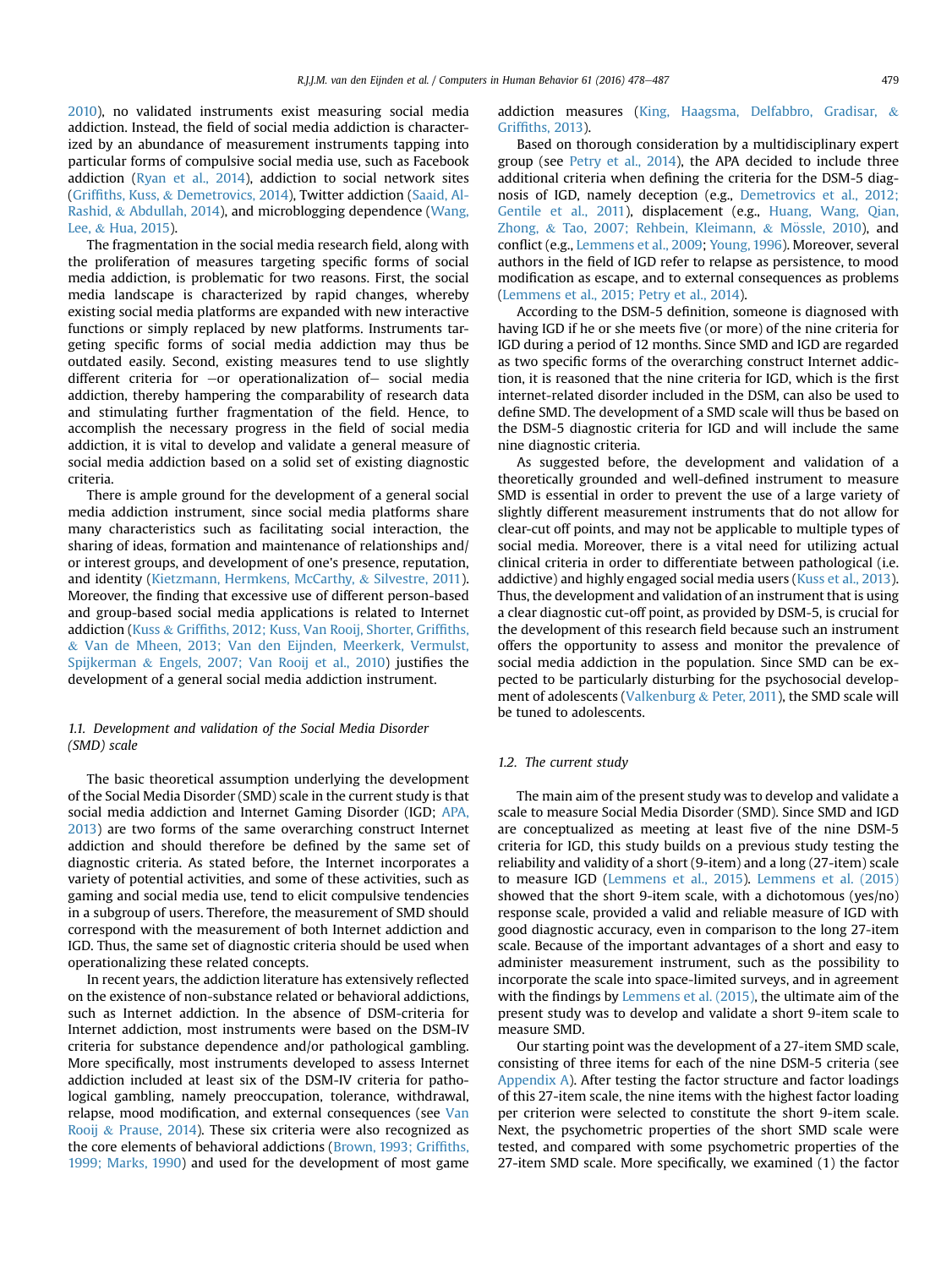structure and internal consistency, (2) construct validity, as indicated by convergent validity, (3) criterion validity, (4) test-retest reliability, and (5) sensitivity and specificity of the short SMD scale. These psychometric properties were tested across three different samples of Dutch adolescents to establish population cross-validation. Finally, we established the prevalence of SMD in the current three samples, and tested for group differences in gender, age, and frequency of daily social media use between disordered and non-disordered adolescents.

Construct validity is defined as the extent to which the scale measured the intended construct. Construct validity of the SMD scale was established by testing the strength of the relationships between scores on the SMD scale and constructs to which it should theoretically be related. An important aspect of construct validity is convergent validity, referring to the relation between the SMD scale and comparable constructs. In this study convergent validity was tested by relating scores on the SMD scale to Compulsive Internet Use, as measured by the Compulsive Internet Use Scale (CIUS; [Meerkerk et al., 2009\)](#page-8-0), and to self-declared social media addiction. In case of good convergent validity, we expect to find strong correlations between scores on the SMD scale and scores on the CIUS and on self-declared social media addiction.

Criterion validity is defined as the extent to which a measure is related to an outcome. Criterion validity of the SMD scale was examined by testing the relationship between scores on the SMD scale and several psychosocial constructs that have previously been related to compulsive Internet use and (specific forms of) compulsive social media use: self-esteem ([Mehdizadeh, 2010; Van](#page-9-0) [Rooij et al., 2015](#page-9-0)), depression [\(Caplan, 2007; Hong, Huang, Lin,](#page-8-0) & [Chiu, 2014; Koc](#page-8-0) & [Gulyagci, 2013; Yen, Ko, Yen, Wu,](#page-8-0) & [Yang,](#page-8-0) [2007\)](#page-8-0), loneliness ([Caplan, 2007; Odaci](#page-8-0) & [Kalkan, 2010; Van Rooij](#page-8-0) [et al., 2015](#page-8-0)), attention deficit [\(Dalbudak](#page-8-0) & [Evren, 2014; Van Rooij](#page-8-0) [et al., 2015; Weinstein](#page-8-0) & [Lejoyeux, 2010; Yen et al., 2007](#page-8-0)), and impulsivity ([Dalbudak](#page-8-0) & [Evren, 2014; Wu, Cheung, Ku,](#page-8-0) & [Hung,](#page-8-0) [2013](#page-8-0)). We expect to find weak to moderate correlations between scores on the SMD scale and these psychosocial constructs. Finally, in line with previous studies on the relationship between compulsive Internet use and daily time online [\(Meerkerk et al.,](#page-8-0) [2009](#page-8-0)), and between IGD and time spent gaming ([Lemmens et al.,](#page-8-0) [2015; Van Rooij et al., 2012](#page-8-0)), we expect to find moderate associations between the SMD scale and frequency of daily social media use.

# 2. Method

#### 2.1. Sample and procedure

From November 2014 through April 2015, three online surveys were conducted among a total of 2198 Dutch adolescents, who were all recruited through Marketing Science Institute (MSI), an international market research company located in the Netherlands. In November 2014, the first online questionnaire was distributed among 724 teenagers (54% girls) aged 10–17 ( $M = 14.36$ , SD = 2.11). Respondents received credit points for participating that could later be redeemed for prizes. A second online survey was distributed two months later among a sample of 873 adolescents, aged  $10-17$ ,  $(M = 14.28, SD = 2.15, 48\%$  girls), of whom 238 had also completed the first questionnaire. Finally, a third online survey was conducted among a new sample of 601 adolescents aged  $10-17$  ( $M = 14.05$ ,  $SD = 2.18, 50\%$  girls).

# 2.2. Measures

The first online survey included the 27-item SMD scale, as well as validity measures; that is, Compulsive Internet Use, Self-declared Social Media Addiction, Self-esteem, Depression, Attention Deficit, Impulsivity, and the use of several social media applications. The second online survey contained the short 9-item SMD scale and also measured Depression, Attention Deficit, Impulsivity, and the additional variable Loneliness, in order to further test construct validity. The third survey contained the 27-item SMD scale and a wider range of items regarding smartphone usage than the first survey (e.g., WhatsApp).

#### 2.2.1. Social Media Disorder

The SMD scale consisted of 27 items (see [Appendix A](#page-7-0)). Three items were created for each of the previously identified nine criteria: Preoccupation, Tolerance, Withdrawal, Displacement, Escape, Problems, Deception, Displacement, and Conflict.

#### 2.2.2. Compulsive Internet Use

Compulsive Internet use was assessed in the first sample using the 14-item Compulsive Internet Use Scale ([Meerkerk et al., 2009\)](#page-8-0). Example items are: 'How often do you feel restless, frustrated, or irritated when you cannot use the Internet?' and 'How often do you find it difficult to stop using the Internet when you are online?' Items were assessed on a 5-point scale, ranging from (1) never to (5) very often. Cronbach's alpha was 0.93 ( $M = 2.28$ , SD = 0.78).

#### 2.2.3. Self-declared Social Media Addiction

Respondents were asked: "To what extent do you feel addicted to social media?" Answers to this question were given on a 5-point scale ranging from (1) not at all addicted to (5) strongly addicted.

#### 2.2.4. Self-esteem

The degree of self-esteem was measured using the six-item selfesteem scale ([Rosenberg, Schooler,](#page-9-0) & [Schoenbach, 1989](#page-9-0)). This measure implies feelings of self-acceptance, self-respect and generally positive self-evaluation. Sample items are: "I am able to do things at least as well as other people" and "I feel that I don't have much to be proud of" (reverse coded). Response categories ranged from 1 (totally disagree) to 5 (totally agree). The items were averaged to create the scale scores. Cronbach's alpha for this scale was 0.84 ( $M = 3.78$ ,  $SD = 0.73$ ).

#### 2.2.5. Depression

Depression was assessed using the 6-item Kutcher Adolescent Depression Scale ([LeBlanc, Almudevar, Brooks,](#page-8-0) & [Kutcher, 2002\)](#page-8-0). Respondents were asked whether items were applicable to them on a 5-point scale, ranging from never (1) to very often (5). Example items are "I feel there is little hope for the future" and "I feel unhappy and depressed". Items were averaged to create scale scores. Cronbach's alpha was 0.86 ( $M = 2.58$ ,  $SD = 0.84$ ) in the first sample, and 0.87 ( $M = 2.51$ ,  $SD = 0.85$ ) in the second sample.

#### 2.2.6. Attention deficit

The extent to which respondents displayed symptoms of Attention Deficit was assessed by adapting nine items from the DSM-IV checklist for ADHD that focused on attention deficit, or inattention ([APA, 2000](#page-8-0)). As proposed by [Kessler et al. \(2005\),](#page-8-0) respondents were asked to indicate how often nine situations were applicable to them on a 5-point scale ranging from  $never(1)$  to very often (5). Example items are "I am easily distracted" and "I have difficulties organizing tasks". Items were averaged to create scale scores. Cronbach's alpha was 0.89 in the first sample ( $M = 2.59$ ,  $SD = 0.74$ ). In the second sample, Cronbach's alpha was 0.88  $(M = 2.58, SD = 0.71).$ 

#### 2.2.7. Impulsivity

The extent to which respondents displayed symptoms of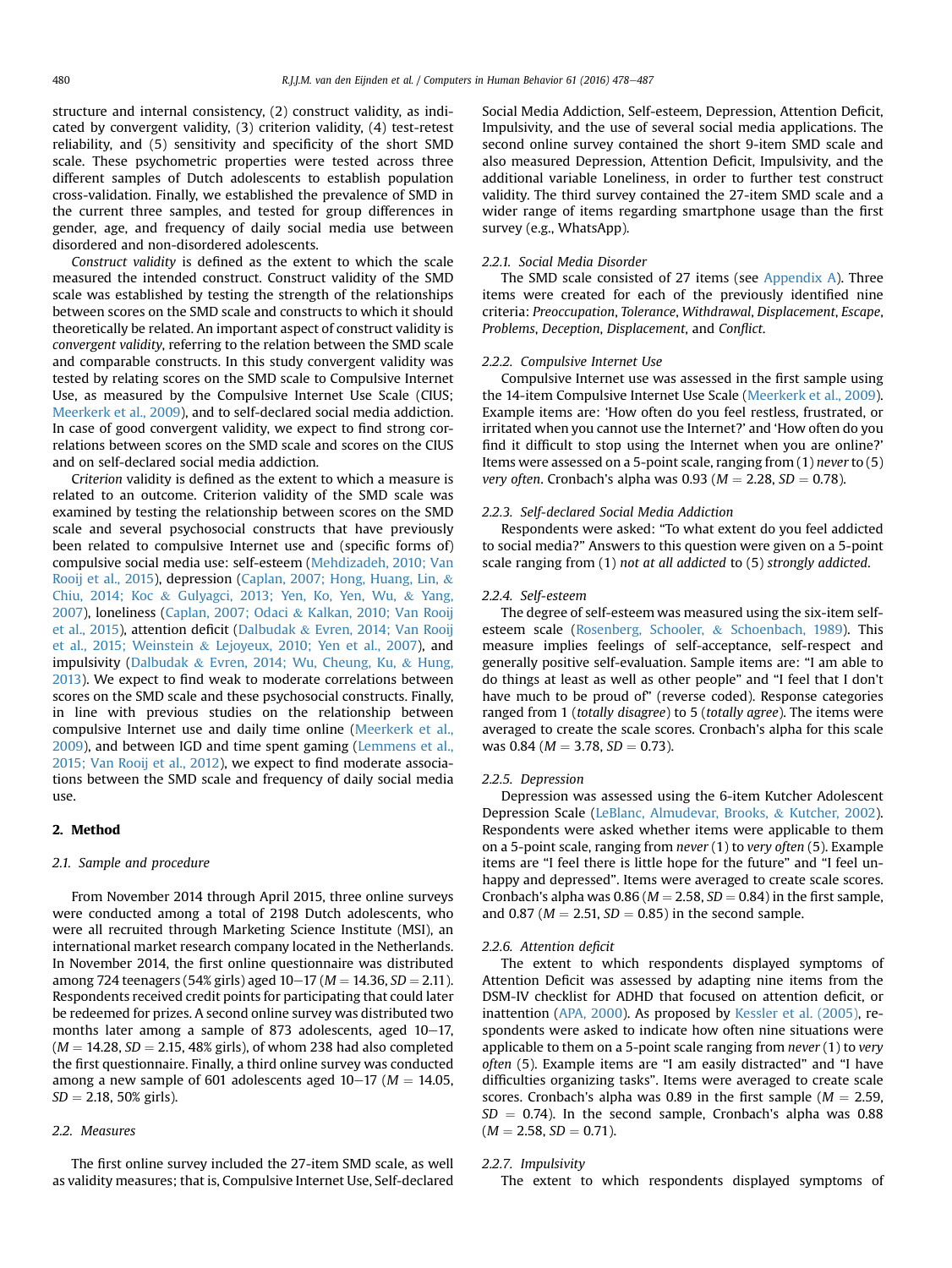impulsivity was assessed using six items adapted from the DSM-IV checklist for ADHD that focused on impulsivity ([APA, 2000\)](#page-8-0). Example items are "I have difficulty awaiting my turn" and "I interrupt or intrude on others". Respondents were asked to indicate how often these six situations were applicable to them on a 5-point scale ranging from never (1) to very often (5). Items were averaged to create scale scores. Cronbach's alpha was  $0.84$  ( $M = 2.16$ ,  $SD = 0.67$ ) in the first sample. In the second sample, Cronbach's alpha was 0.80 ( $M = 2.24$ ,  $SD = 0.72$ ).

# 2.2.8. Loneliness

Feelings of loneliness were assessed with the 10-item Loneliness Scale developed by [Russell, Peplau, and Cutrona \(1980\);](#page-9-0) this scale contained 5 positive and 5 negative items. Examples of items are "I feel completely alone", "I have nobody to talk to", and "there are people who really understand me." Negative items were recoded before summing the 10 items into a scale. The internal consistency of the scale was high; Cronbach's alpha was  $0.90$  ( $M = 2.18$ ,  $SD = 0.99$ ).

# 2.2.9. Frequency of daily social media use

The frequency of daily social media use was measured by presenting a list of the fifteen most popular social media. Respondent were asked to indicate how often they used these social media on a daily basis. Answer options were: (0) never (1) less than once a day (2)  $1-2$  times (3)  $3-5$  times (4)  $6-10$  times (5)  $11-20$  times (6)  $21-40$ times (7) more than 40 times a day. Finally, we also asked for each type of social media platform or app how often respondents posted something, using the same 7-point scale.

#### 2.3. Strategy of analyses

First of all, we tested whether the 27 items of the SMD scale, consisting of three items for each of the nine DSM-5 criteria, can be accounted for by one higher-order factor: social media disorder). This factor structure was tested in the two independent samples, the first and third one. We used structural equation modeling (SEM) with weighted least squares estimators to test these second-order factor models using CFA in MPlus ([Asparouhov](#page-8-0) & [Muth](#page-8-0)é[n,](#page-8-0) [2009\)](#page-8-0). Although maximum likelihood is the most common estimation method in CFA, this method assumes that observed variables are continuous and normally distributed in the population ([Lubke](#page-8-0)  $&$  [Muth](#page-8-0)é[n, 2004](#page-8-0)). Because this assumption was not met with our skewed distribution of SMD and ordinal levels of measurement, a weighted least squares approach was applied to our data, allowing any combination of dichotomous, ordered categorical, or continuous observed variables [\(Flora](#page-8-0) & [Curran, 2004\)](#page-8-0). Although researchers sometimes correlate error terms on the basis of theoretically overlapping indicators in an effort to improve model fit, this should be avoided if possible, since it means that there is some other issue that is not specified within the model that is causing the covariation ([Hooper, Coughlan,](#page-8-0) & [Mullen, 2008\)](#page-8-0). Therefore, the error terms associated with each observed item are uncorrelated [\(Byrne, 2001\)](#page-8-0).

The goodness of fit was evaluated using the chi-square value, the Comparative Fit Index (CFI), the Root Mean Square Error of Approximation (RMSEA), and its 90% confidence interval (CI). Particularly when dealing with large samples, the chi square test is not a good indicator of fit, and the CFI and RMSEA indices are considered informative fit criteria in SEM [\(Byrne, 2001](#page-8-0)). A good fit is expressed by a CFI greater than 0.95 and a RMSEA value less than 0.08 [\(Byrne, 2001; Hu](#page-8-0) & [Bentler, 1999; Yu](#page-8-0) & [Muth](#page-8-0)é[n, 2002](#page-8-0)). In addition, the internal consistency of the 27-item scale was calculated by means of Cronbach's alpha.

Next, a short 9-item version of the SMD scale was developed that encompasses all DSM-5 criteria by selecting the highest loading items from each criterion. The standardized item-loadings from sample 1 were used to select a set of nine items with the highest overall loadings from each of the nine first-order factors. This short version of the scale was then tested as a first-order structural model using Mean- and Variance-adjusted Weighted Least Square (WLSMV) estimators in Mplus. Internal consistency of the 9-item scale was calculated in all three samples by means of Cronbach's alpha.

We also investigated the population cross-validity of the onedimensional structure of the short 9-item scale. More specifically, we tested whether the hypothesized one-dimensional structure of the short SMD scale, which was found in the first sample, was also found in the second and third sample. Population cross-validity is satisfactory when the results found in one sample of a population can also be found in another independent sample drawn from the same population (e.g., [Raju, Bilgic, Edwards,](#page-9-0) & [Fleer, 1997](#page-9-0)).

After testing the factor structure and internal consistency of the long 27-item and short 9-item SMD scale (first aim), we examined the construct validity of these scales (second aim). More specifically, we assessed convergent validity, which can be established if two similar constructs correspond with one another. To assess convergent validity, respondents' sum scores on the SMD scale were correlated with compulsive Internet use, and self-declared social media addiction. Next, we determined criterion validity (third aim), that is, the extent to which a measure is related to an outcome that it theoretically should be related to. We assessed criterion validity by correlating the scores on the SMD scale with self-esteem, depression, loneliness, attention deficit, and impulsivity. The following criteria were used to classify magnitude of correlations: small,  $r = .1 - .29$ ; medium,  $r = .3 - .49$ ; large,  $r = .5 - 1.0$ ([Cohen, 1960\)](#page-8-0).

The fourth aim was to calculate the test-retest reliability of the short 9-item SMD scale. We investigated the test-retest reliability by computing Pearson correlations between scores on the short SMD scales among the 238 adolescents who participated in the first and second online survey. In addition, the intra-class correlation coefficient (ICC) was established, using a two factor mixed effects model and type consistency [\(McGraw](#page-8-0) & [Wong, 1996\)](#page-8-0). The fifth aim was to determine the sensitivity and specificity of the nine items of the short SMD scale. However, before doing so, we examined the prevalence of SMD in the three samples as indicated by the five-ormore cut-off point of the short SMD scale, and we tested for group differences in gender, age, and frequency of daily social media use between disordered and non-disordered adolescents. Next, sensitivity was demonstrated by the proportion of disordered social media users who answered 'yes' on an indicator of SMD, whereas specificity was indicated by the proportion of non-disordered users who reported 'no' on an indicator of SMD.

#### 3. Results

#### 3.1. Social media use

The reported results on social media use are derived from the combined samples 1 and 3 ( $N = 1325$ ) unless otherwise specified. A small group (Sample 1: 6.6%,  $n = 88$ ; Sample 2: 10,3%,  $n = 90$ ) reported not using any form of social media and was excluded from analyses. Out of all 1237 social media users,  $92.2\%$  ( $n = 1140$ ) reported owning a smartphone and using it for social media. The most popular social media platforms and apps are displayed in [Table 1.](#page-4-0)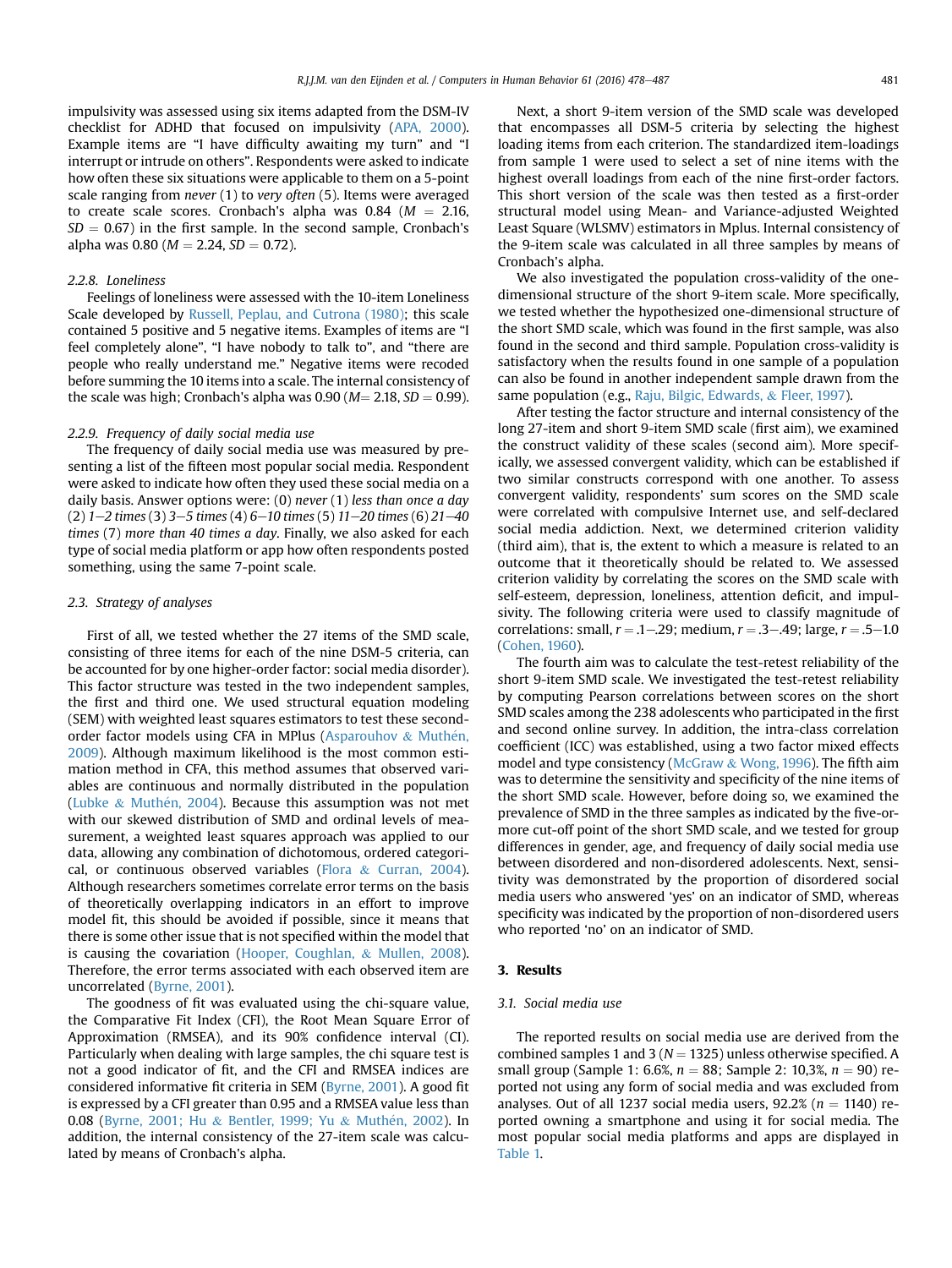<span id="page-4-0"></span>Table 1

| The most popular social media ( $N = 1325$ ). |  |
|-----------------------------------------------|--|
|-----------------------------------------------|--|

|           | Total users | Users on smartphone <sup>a</sup> | Daily posts ( $\geq$ 1 post) | Daily posts $(>10$ posts) |
|-----------|-------------|----------------------------------|------------------------------|---------------------------|
| Facebook  | 83%         | 68%                              | 46%                          | 1/6                       |
| WhatsAppb | 82%         | 82%                              | 82%                          | 32%                       |
| Instagram | 54%         | 51%                              | 41%                          | 1%                        |
| YouTube   | 53%         | 43%                              | 33%                          | 1%                        |
| Twitter   | 34%         | 26%                              | 19%                          | 2%                        |

Note: <sup>a</sup> Proportion of the total sample ( $N = 1325$ ); <sup>b</sup> WhatsApp was measured only in survey 3 ( $N = 601$ ).

#### 3.2. The dimensional structure of the SMD scale

The 27-item scale was included in the first sample  $(N = 724)$ .  $M = 5.65$ ,  $SD = 5.5$  and in the third sample ( $N = 601$ ),  $M = 5.65$ ,  $SD = 6.17$ . For analyses, all yes-answers were summed (*range* 0–27). The dimensional structure of the 27-item SMD scale (3 items per criterion) was tested using a second-order factor model. This resulted in an acceptable model fit,  $\chi^2$  (288, n = 724) = 672.424,  $p < 0.001$ , CFI = 0.963, RMSEA = 0.043 (90% CI: 0.039–0.047) in the first sample. Similarly, in the third sample ( $n = 601$ ), the same model also showed an acceptable model fit,  $\chi^2$  (288,  $n = 601$ ) = 570.681,  $p < 0.001$ , CFI = 0.973, RMSEA = 0.040 (90% CI:  $0.036-0.045$ ). Moreover, the 27-item SMD scale showed good internal consistency with a Cronbach's alpha of 0.90 in the first sample and 0.92 in the third sample. Table 2 shows the factor loadings and percentages of affirmative answers for all 27 items in samples 1 and 3.

# 3.3. Constructing a short SMD scale and testing population crossvalidity

In order to facilitate incorporation of the SMD scale into spacelimited surveys, and assess the prevalence of SMD among adolescents, an important aim of this study was to investigate whether a

Table 2 Affirmative answers and confirmatory factor loadings of SMD items.

| #              | Criterion              | Sample 1 ( $n = 724$ ) |                    |       | Sample 3 ( $n = 601$ ) |
|----------------|------------------------|------------------------|--------------------|-------|------------------------|
|                |                        | % yes                  | Loadings $(\beta)$ | % yes | Loadings $(\beta)$     |
| $\mathbf{1}$   | Preoccupation1         | 44                     | 0.686              | 44    | 0.676                  |
| $\overline{2}$ | Preoccupation2         | 12                     | 0.784              | 13    | 0.860                  |
| 3              | Preoccupation3         | 30                     | 0.554              | 32    | 0.631                  |
| $\overline{4}$ | Tolerance1             | 39                     | 0.713              | 35    | 0.829                  |
| 5              | Tolerance <sub>2</sub> | 32                     | 0.742              | 30    | 0.833                  |
| 6              | Tolerance3             | 09                     | 0.902              | 10    | 0.938                  |
| 7              | Withdrawal1            | 22                     | 0.781              | 24    | 0.833                  |
| 8              | Withdrawal2            | 16                     | 0.886              | 21    | 0.894                  |
| 9              | Withdrawal3            | 13                     | 0.946              | 14    | 0.963                  |
| 10             | Persistence1           | 18                     | 0.854              | 18    | 0.876                  |
| 11             | Persistence2           | 16                     | 0.975              | 17    | 0.896                  |
| 12             | Persistence3           | 16                     | 0.908              | 15    | 0.926                  |
| 13             | Displacement1          | 29                     | 0.773              | 33    | 0.769                  |
| 14             | Displacement 2         | 18                     | 0.919              | 22    | 0.844                  |
| 15             | Displacement 3         | 13                     | 0.903              | 16    | 0.873                  |
| 16             | Problems1              | 27                     | 0.647              | 30    | 0.684                  |
| 17             | Problems2              | 35                     | 0.601              | 34    | 0.666                  |
| 18             | Problems3              | 09                     | 0.889              | 09    | 0.858                  |
| 19             | Deception1             | 14                     | 0.814              | 16    | 0.928                  |
| 20             | Deception2             | 13                     | 0.760              | 13    | 0.947                  |
| 21             | Deception3             | 20                     | 0.760              | 20    | 0.936                  |
| 22             | Escape1                | 28                     | 0.919              | 27    | 0.905                  |
| 23             | Escape2                | 23                     | 0.954              | 24    | 0.819                  |
| 24             | Escape3                | 20                     | 0.965              | 19    | 0.834                  |
| 25             | Conflict1              | 08                     | 0.814              | 11    | 0.874                  |
| 26             | Conflict <sub>2</sub>  | 08                     | 0.877              | 11    | 0.825                  |
| 27             | Conflict3              | 06                     | 0.842              | 05    | 0.809                  |

Note: Item descriptions are found in [Appendix A](#page-7-0).

9-item model would provide an equal or even better description of the data. In sample 1, the unconstrained first-order structural 9 item model using Mean- and Variance-adjusted Weighted Least Square (WLSMV) estimators yielded a good fit,  $\chi^2$  (27,  $n = 724$ ) = 24.846,  $p = 0.58$ , CFI = 1.000, RMSEA = 0.000 (90% CI:  $0.000-0.026$ ). This short SMD scale was strongly correlated with the 27-item SMD scale ( $r = 0.89$ ,  $p < 0.001$ ) and showed good reliability with a Cronbach's alpha of 0.81 ( $M = 1.22$ ,  $SD = 1.87$ ). Items for the short 9-item SMD scale are displayed in [Table 3.](#page-5-0) The total time to complete the short 9-item SMD scale was about 45 s, compared to about 2 min and 15 s for completing the 27-item scale.

In a next step, we examined the population cross-validity by testing whether the one-dimensional structure of the short SMD scale that was found in the first sample, could also be found in the second and third sample. Again, the unconstrained first-order structural 9-item model yielded a good fit,  $\chi^2$  (27,  $n = 873$ ) = 62.852,  $p = 0.001$ , CFI = 0.997, RMSEA = 0.041 (90% CI:  $0.028-0.055$ ). Furthermore, the 9-item scale showed adequate reliability with a Cronbach's alpha of 0.76 ( $M = 1.94$ ,  $SD = 2.11$ ). Finally, in sample 3, the unconstrained first-order structural 9-item model also yielded a good fit,  $\chi^2$  (27, n = 601) 54.129, p = 0.002,  $CFI = 0.989$ , RMSEA = 0.041 (90% CI: 0.025-0.057). In this sample, the 9-item scale also showed a strong correlation with the 27-item scale ( $r = 0.94$ ,  $p < 0.001$ ) and showed good reliability with a Cronbach's alpha of 0.82 ( $M = 1.52$ ,  $SD = 2.11$ ).

#### 3.4. Convergent and criterion validity of the SMD scales

In order to establish the convergent validity, respondents' mean scores on the long and short SMD scales were correlated with compulsive Internet use and self-declared social media addiction. Next, to assess the criterion validity, the SMD scales were correlated with dissimilar but related constructs, i.e. depression, self-esteem, loneliness, attention deficit, impulsivity, and frequency of daily social media use. As [Table 4](#page-5-0) shows, all correlations were significant at least at  $p < 0.001$  in the expected directions. The long (27-item) and short (9-item) versions of the SMD scale both showed large positive correlations with compulsive Internet use ( $r > 0.50$ ) and medium to large correlations with self-declared social media addiction,  $(r > 0.48)$ , indicating satisfactory convergent validity.

With regard to criterion validity, the long and short SMD scales showed medium positive correlations with depression, attention deficit, and frequency of daily social media use and posts, and weak to moderate positive associations with loneliness and impulsivity (see [Table 4](#page-5-0)). Finally, a small negative correlation with self-esteem was found. The correlations between the SMD scales and these related constructs indicated good criterion validity. Overall, the strength of the correlations between the SMD scales and these similar and related constructs was somewhat lower for the 9-item scale than for the 27-item scale, but the 9-item scale still demonstrated satisfactory convergent and criterion validity.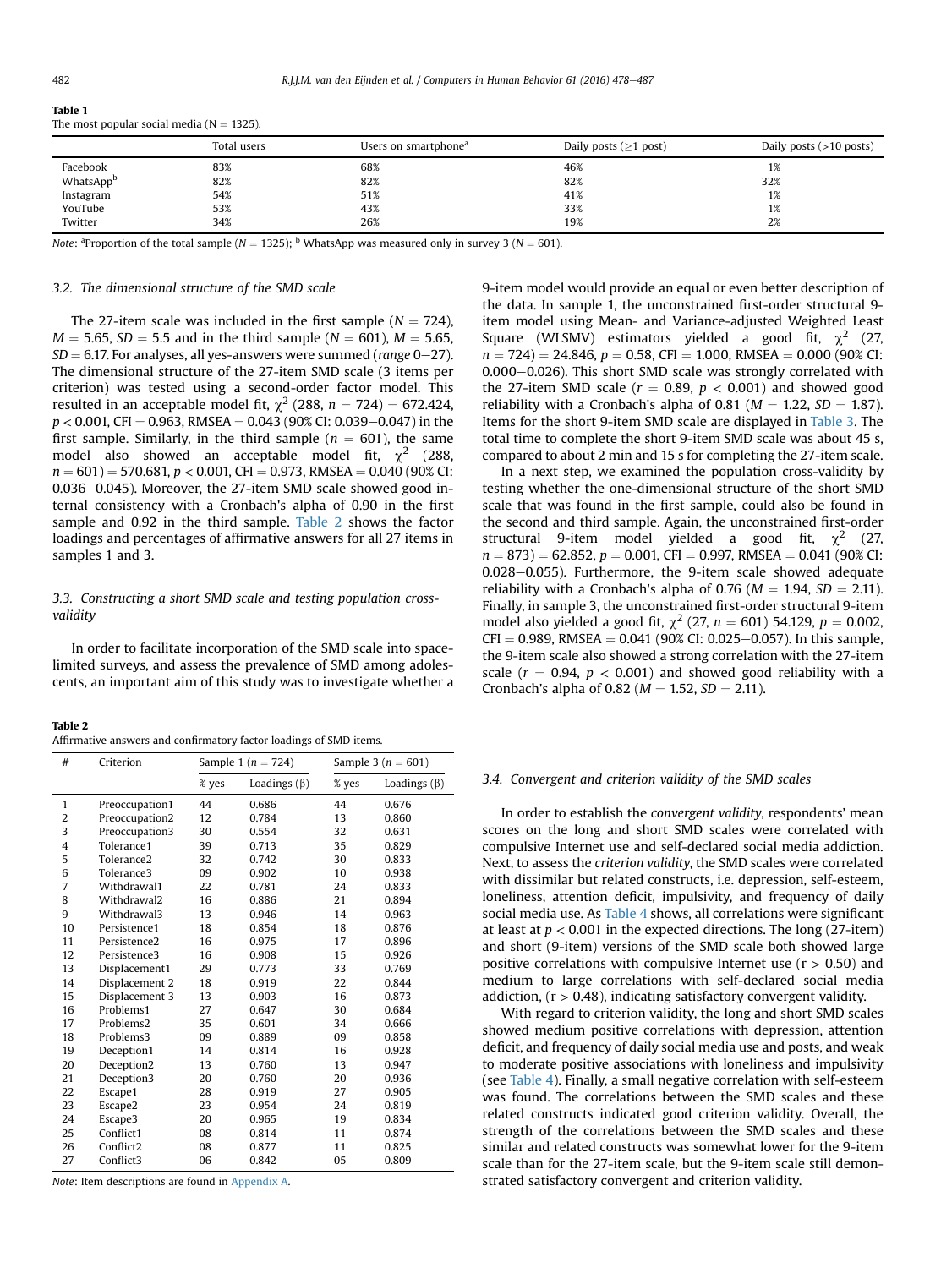<span id="page-5-0"></span>

| <b>Table 3</b>        |  |
|-----------------------|--|
| The 9-item SMD scale. |  |

| Criterion     | During the past year, have you                                                                                        |
|---------------|-----------------------------------------------------------------------------------------------------------------------|
| Preoccupation | regularly found that you can't think of anything else but the moment that you will be able to use social media again? |
| Tolerance     | regularly felt dissatisfied because you wanted to spend more time on social media?                                    |
| Withdrawal    | often felt bad when you could not use social media?                                                                   |
| Persistence   | tried to spend less time on social media, but failed?                                                                 |
| Displacement  | regularly neglected other activities (e.g. hobbies, sport) because you wanted to use social media?                    |
| Problem       | regularly had arguments with others because of your social media use?                                                 |
| Deception     | regularly lied to your parents or friends about the amount of time you spend on social media?                         |
| Escape        | often used social media to escape from negative feelings?                                                             |
| Conflict      | had serious conflict with your parents, brother(s) or sister(s) because of your social media use?                     |

#### Table 4

Correlations Between the 9- and 27-item SMD scales and Validation Constructs.

|                          | Sample 1 ( $N = 724$ ) |                  | Sample 2 ( $N = 873$ )   | Sample 3 ( $N = 601$ ) |                  |
|--------------------------|------------------------|------------------|--------------------------|------------------------|------------------|
|                          | <b>SMD 27</b>          | SMD <sub>9</sub> | SMD 9                    | <b>SMD 27</b>          | SMD <sub>9</sub> |
| <b>CIUS</b>              | 0.57                   | 0.51             | $\overline{\phantom{0}}$ |                        |                  |
| Self-declared SMD        | 0.60                   | 0.48             |                          |                        |                  |
| Self-Esteem              | $-0.19$                | $-0.19$          | $\overline{\phantom{0}}$ | -                      |                  |
| Depression               | 0.37                   | 0.29             | 0.29                     |                        |                  |
| Loneliness               |                        | -                | 0.24                     | -                      |                  |
| <b>Attention Deficit</b> | 0.36                   | 0.33             | 0.26                     | -                      |                  |
| Impulsivity              | 0.30                   | 0.30             | 0.27                     | -                      | -                |
| Frequency Daily Use      | 0.35                   | 0.25             | $\qquad \qquad$          | 0.25                   | 0.20             |
| Frequency Daily Posts    | 0.34                   | 0.27             | $\overline{\phantom{a}}$ | 0.28                   | 0.24             |

Note: All correlations are significant at  $p < 0.001$ .

# 3.5. Test-retest reliability of the 9-item SMD scale

Test-retest reliability of the 9-item short SMD scale was assessed among the 238 adolescents who participated in both the first and the second online survey (with an interval of 2 months between these two surveys). A moderate degree of reliability was found between the first and second SMD scales. The Pearson correlation between both scales was 0.50, p < 0.001. The averaged measure ICC, using an absolute agreement definition, was.663 (95% CI:.565-.739), and the mean variation between the measures of SMD was 0.47. An averaged measure ICC of 0.60 or higher indicates satisfactory stability ([Landis](#page-8-0) & [Koch, 1977](#page-8-0)).

#### 3.6. Prevalence of Social Media Disorder

The 9-item SMD scale was used to assess the prevalence of disordered social media use among teenagers. In accordance with the cut-off point for IGD in the DSM-5, at least five or more (out of nine) criteria must be met for a formal diagnosis of 'disordered social media user'. Among the first sample ( $N = 724$ ), we found that 53 teenagers met five or more of the criteria (7.3%). In the second sample ( $N = 873$ ), 101 adolescents (11.6%) met the cut-off point for disordered use of social media. In the third sample ( $N = 601$ ), 62 teenagers (10.3%) could be viewed as disordered social media users.

Also, we examined whether disordered social media users differed from non-disordered users with regard to gender, age, and frequency of daily social media use. Chi-square tests for the first sample indicated that there were more disordered boys ( $n = 34$ , 10.2%) than disordered girls ( $n = 19, 4.9$ %),  $\chi^2$  (1, 724) = 7.471,  $p = 0.006$ . The second and third sample, however, did not replicate this gender difference: in the second sample, the number of boys among disordered social media users ( $n = 45, 9.9\%$ ) did not differ from the number of disordered girls ( $n = 56, 13.3\%$ ),  $\chi^2$  (1,  $873$ ) = 2.462,  $p = 0.117$ . Similarly, in the third sample no differences between boys ( $n = 26$ , 8.7%) and girls ( $n = 36$ , 12.0%),  $\chi^2$  (1,  $601$  = 1.762,  $p = 0.148$ , were found.

With regard to age, no differences were found between disordered and non-disordered users (sample 1,  $t$  (1,722) = 1.40,  $p = 0.16$ ; sample 2, t (1,781) = 0.60,  $p = 0.55$ ; sample 3, t  $(1,599) = -0.30$ ,  $p = 0.77$ ). [Table 5](#page-6-0) illustrates the differences in use of specific social media applications between disordered and nondisordered social media users. In the first sample, all social media are used more often among disordered users. In the third sample, significant differences were only demonstrated for active use of Facebook, Instagram, and Whatsapp.

#### 3.7. Sensitivity and specificity of the 9-item SMD scale

Finally, each of the nine indicators of the SMD scale was examined for their sensitivity and specificity. Sensitivity of the short scale items was demonstrated by the proportion of disordered social media users from each sample ( $n's = 53, 101, 63$ ) who answered positively on an item, whereas specificity was indicated by the proportion of negative responses on a scale item by nondisordered gamers from each sample. Ideally, both sensitivity and specificity of an item should be high in order to discriminate false positives and false negatives ([Glaros](#page-8-0) & [Kline, 1988](#page-8-0)). As [Table 6](#page-6-0) shows, the nine items show adequate sensitivity and high specificity. The diagnostic accuracy, as indicated by the proportion of all true positives (indicating sensitivity) and true negatives (indicating specificity), was highly comparable across samples. The sensitivity of Problems and Conflict were the lowest of all items across samples, indicating that between 47% and 62% of all disordered social media users had experienced serious problems as a result of their compulsive social media use, and that between 50% and 61% of the disordered users had experienced conflicts with friends, family or partners because of their social media use. Conversely, the specificity of Problems and Conflict was high across samples (ranging between 0.92 and 0.97) indicating that between 3% and 8% of the social media users who had experienced problems and conflicts were not among the disordered gamers.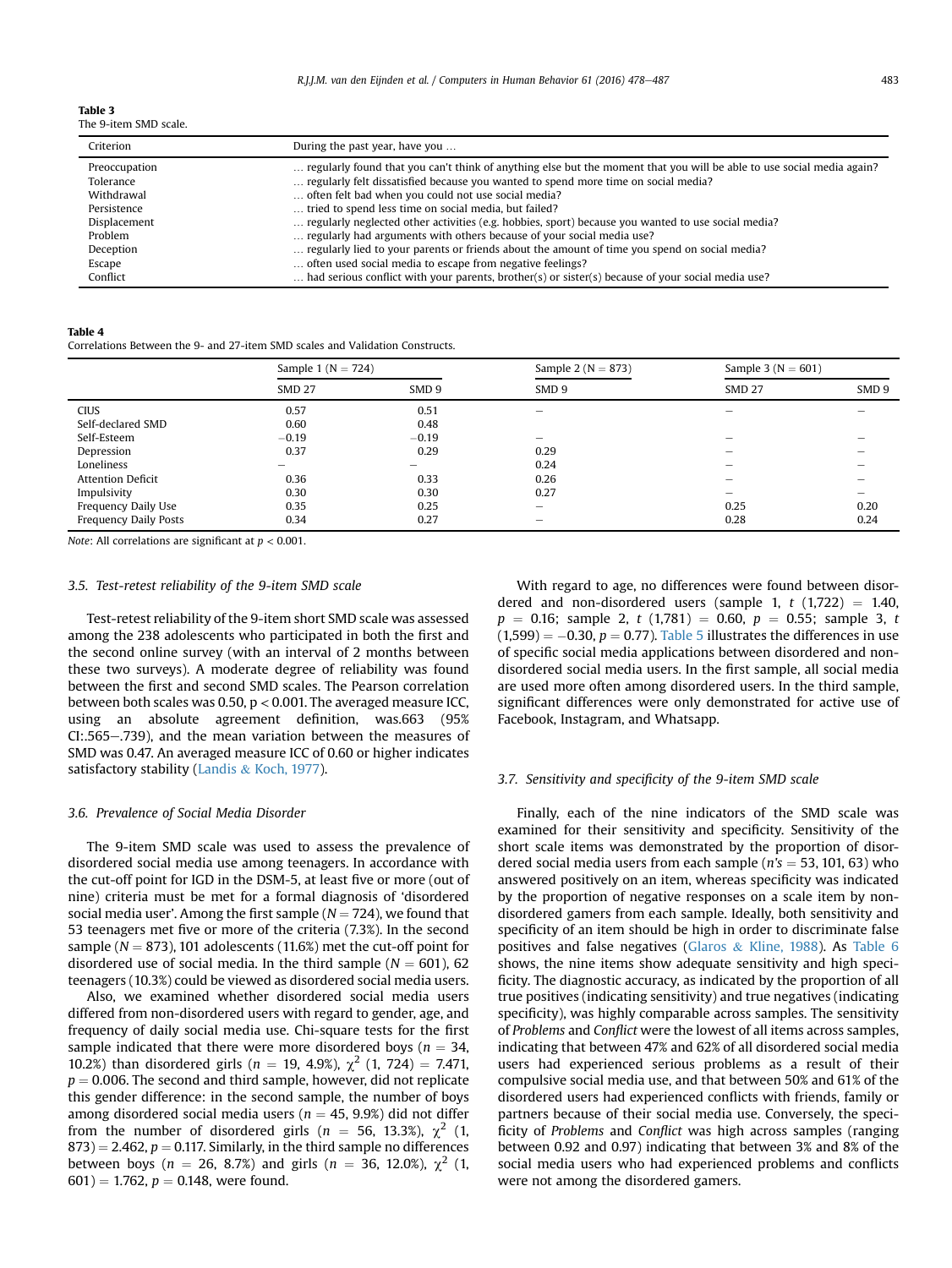#### <span id="page-6-0"></span>Table 5

Mean frequency of daily social media use<sup>a</sup> of disordered and non-disordered users.

|                    | Sample 1 ( $N = 724$ ) |                   | Sample 3 ( $N = 601$ ) |                           |
|--------------------|------------------------|-------------------|------------------------|---------------------------|
|                    | Non-disordered         | Disordered        | Non-disordered         | Disordered                |
| Facebook use       | 3.20(1.44)             | $3.70(1.53)^*$    | 3.26(1.33)             | 3.57(1.64)                |
| Facebook posts     | 1.43(0.67)             | $2.13(1.15)^{*}$  | 1.64(0.90)             | $2.08(0.99)^{*}$          |
| FB messenger use   |                        |                   | 2.44(1.18)             | 3.03(1.55)                |
| FB messenger posts |                        |                   | 1.88(1.08)             | $2.60(1.42)$ <sup>*</sup> |
| Instagram use      | 3.44(1.52)             | $4.06(1.63)^{*}$  | 3.54(1.37)             | 3.78 (1.71)               |
| Instagram posts    | 1.60(0.84)             | $2.31(1.53)^{*}$  | 1.75(0.91)             | $2.22(0.87)$ <sup>*</sup> |
| YouTube use        | 1.21(0.70)             | $1.57(1.07)^*$    | 3.30(1.33)             | 3.37(1.33)                |
| YouTube posts      | 1.21(0.69)             | $1.57(1.07)^{*}$  | 1.58(0.99)             | 1.86(1.04)                |
| Twitter use        | 1.60(1.17)             | 2.70(2.05)        | 2.41(1.38)             | 2.88(1,80)                |
| Twitter posts      | 1.59(1.17)             | $2.70(2.05)^{''}$ | 1.73(0.99)             | 1.88(1.00)                |
| WhatsApp posts     |                        |                   | 4.13(1.58)             | 5.08(1.71)                |

Note: (SD),  $*$  significant t-test differences at least p < 0.01; <sup>a</sup>Answer options were: (0) never, (1) less than once a day, (2) 1–2 times, (3) 3–5 times, (4) 6–10 times, (5) 11–20 times,  $(6)$  21–40 times, and  $(7)$  more than 40 times a day.

#### Table 6

Sensitivity and specificity of the nine criteria for Social Media Disorder.

|               | Disordered users sample 1 ( $n = 53$ ) | Disordered users sample 2 ( $n = 101$ ) | Disordered users sample 3 ( $n = 62$ ) |
|---------------|----------------------------------------|-----------------------------------------|----------------------------------------|
|               | $Sens - Spec$                          | $Sens - Spec$                           | $Sens - Spec$                          |
| Preoccupation | $0.74 - 0.92$                          | $0.79 - 0.87$                           | $0.77 - 0.94$                          |
| Tolerance     | $0.74 - 0.97$                          | $0.66 - 0.93$                           | $0.66 - 0.96$                          |
| Withdrawal    | $0.87 - 0.94$                          | $0.78 - 0.85$                           | $0.81 - 0.93$                          |
| Persistence   | $0.81 - 0.88$                          | $0.69 - 0.77$                           | $0.69 - 0.83$                          |
| Displacement  | $0.62 - 0.97$                          | $0.76 - 0.83$                           | $0.73 - 0.84$                          |
| Problems      | $0.62 - 0.92$                          | $0.55 - 0.93$                           | $0.47 - 0.95$                          |
| Deception     | $0.77 - 0.91$                          | $0.66 - 0.89$                           | $0.71 - 0.90$                          |
| Escape        | $0.79 - 0.82$                          | $0.66 - 0.83$                           | $0.71 - 0.82$                          |
| Conflict      | $0.59 - 0.97$                          | $0.50 - 0.95$                           | $0.61 - 0.94$                          |

#### 4. Discussion

There is a growing body of evidence suggesting that social media disorder (i.e. addiction) is an emerging mental problem, particularly among adolescents [\(Pantic, 2014; Ryan et al., 2014\)](#page-9-0). However, the absence of a measurement tool for SMD hampers further development of the research field. Particularly, there is a strong need for an assessment instrument that can distinguish between disordered (i.e. addictive) and highly engaged nondisordered social media users. Therefore, the present study, consisting of three online surveys among adolescents aged 10 to 17, aimed to test the reliability and validity of a short and easy to administer SMD Scale that contains a clear diagnostic cut-off point.

In the absence of specific diagnostic criteria for SMD, the development of our measurement tool was based on the assumption that SMD and IGD are two forms of the same overarching construct Internet Addiction, and should thus be defined by the same set of diagnostic criteria. Therefore, the development of the SMD scale was based on the nine DSM-5 criteria for IGD ([APA,](#page-8-0) [2013](#page-8-0)). First, a 27-item dichotomous scale was developed assessing the nine DSM-5 criteria, i.e. preoccupation, tolerance, withdrawal, persistence, escape, problems, deception, displacement, and conflict, with three items per criterion. Next, we examined whether a short 9-item scale, consisting of the nine items with the highest factor loading per criterion, would provide an equally valid and reliable measurement tool.

This study generated evidence that the 9-item scale is a psychometrically sound and valid instrument to measure SMD, and just as valid as the 27-item version. Confirmatory factor analysis showed good model fits, indicating solid structural validity. The 9 item scale also showed appropriate internal consistency, sufficient test-retest reliability, and good convergent and criterion validity. Moreover, the nine items generally showed adequate sensitivity and good specificity. The prevalence of SMD, determined on basis of the diagnostic cut-off point of the 9-item scale, ranged from 7.3% to 11.6% in the 3 online samples.

Convergent validity was determined by the strength of correlations between SMD and similar constructs. As expected, correlations between scores on the SMD scales and scores on the Compulsive Internet Use Scale (CIUS) were strong. Also, the SMD scales showed strong correlations with self-reported social media addiction, although the strength of this correlation was somewhat lower for the 9-item scale than for the 27-item scale. The strength of the association between the 9-item scale and self-declared social media addiction, however, is substantial and similar to the strength of the previously found association between scores on the CIUS and self-reported Internet addiction [\(Meerkerk et al., 2009\)](#page-8-0).

Criterion validity was determined on basis of the strength of correlations with psychosocial constructs that were previously related to compulsive Internet use and/or social media use. In line with our expectations, the SMD scales showed moderate relationships in the expected direction with depression, attention deficit and frequency of daily social media use, weak to moderate associations with loneliness and impulsivity. However, only a weak negative association was found with self-esteem.

The relatively stronger associations found for depression and attention deficit coincide with findings of a recent study indicating that depressive mood and hyperactivity-inattention are more strongly related to SMD than to IGD ([Van Rooij et al., 2015\)](#page-9-0). The relatively strong link between SMD and attention deficit corroborates the public concern that the use of social media, particularly when used via smartphones (e.g., Whatsapp), is distracting adolescents' attention from their everyday activities and obligations.

A recent review indeed suggests that higher levels of media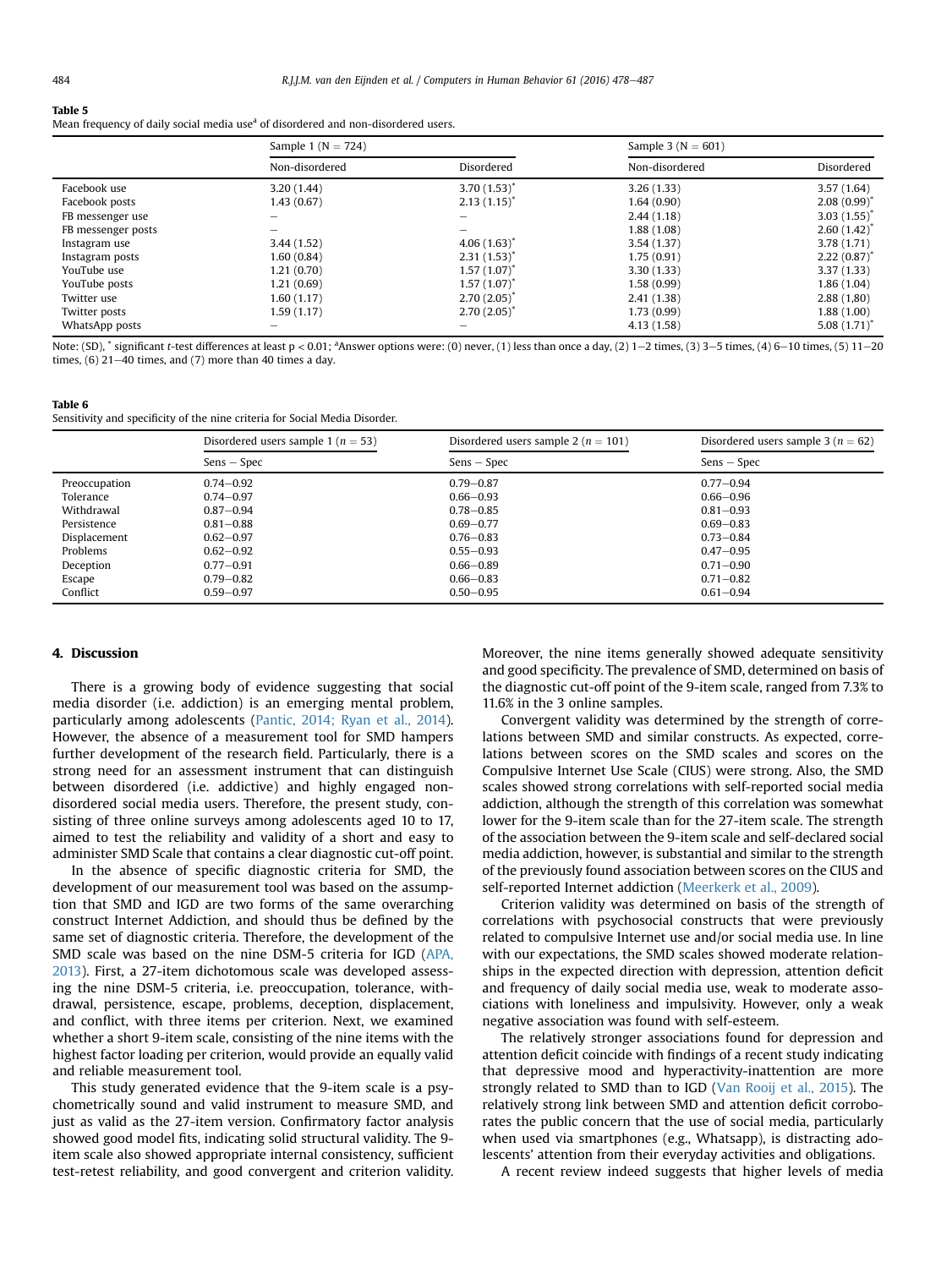<span id="page-7-0"></span>multitasking, i.e. the use of media while engaging in non-media activities, such as completing homework and engaging in face-toface interactions, is related to deficits in cognitive control, in particular to the ability to sustain attention ([Van der Schuur,](#page-9-0) [Baumgartner, Sumter,](#page-9-0) & [Valkenburg, 2015\)](#page-9-0). The relatively high correlation between SMD and attention deficit thus provides some evidence for the scattered attention hypothesis (e.g., [Ophira, Nass,](#page-9-0)  $& Wagner, 2009$  which states that when people frequently engage in media multitasking, they become accustomed to constant switching between activities and eventually lose their ability to focus on a single activity [\(Van der Schuur et al., 2015; Wallis,](#page-9-0) [2006, 2010](#page-9-0)). However, because of the cross-sectional nature of the present findings, no causal inferences can be made. Future longitudinal and experimental research is warranted to establish causality between SMD and attention deficit in adolescents.

Most of the nine items of the short SMD scale showed good sensitivity and specificity. The items measuring Problems and Conflict, however, showed a lower sensitivity in comparison to the other items of the SMD scale, as well as in comparison to Problems and Conflict items of the IGD-scale ([Lemmens et al., 2015\)](#page-8-0). Experiencing conflict with others about the time spent on social media use may have less external validity than conflicts about time spent gaming. Social media use is more easily stopped or combined with other activities, thereby causing fewer problems as a result of compulsive social media use, in comparison to compulsive gaming. Also, having to quit gaming may be experienced as more frustrating by disordered adolescents than having to quit social media use. Consequently, IGD may induce more conflict and arguing with family members than SMD. Previous research indeed showed that disordered gamers display more physical aggression [\(Lemmens,](#page-8-0) [Valkenburg,](#page-8-0) & [Peter, 2011\)](#page-8-0) than non-disordered gamers. Future research should address the aptness of the nine DSM-5 criteria for measuring SMD, and examine whether Problems and Conflict are indeed core features of SMD, as was assumed in the present study.

The findings of the third survey suggest that some types of social media use may elicit a higher risk than others, and that disordered users differ from non-disordered users particularly in the number of posts that they place on Facebook, Instagram and Whatsapp. However, these results are somewhat inconsistent with the findings of the first survey suggesting that both passive and active use of social media is related to SMD. Future research should address the strength of the relationships between different types of social media use and SMD in more detail.

Some limitations of the present research warrant discussion. First, the nine DSM-5 criteria defined for IGD were translated to SMD. It should be noted, however, that these nine criteria for IGD are still subject to discussion (e.g. Griffi[ths et al., 2015; Kardefelt-](#page-8-0)[Winther et al., 2014](#page-8-0)). Consequently, using the same nine DSM-5 criteria of IGD to measure SMD may yield similar conceptual debates. For instance, the notion that the criterion of Deception, i.e. lying about the time spend on social media, is socially or culturally subjective and also depend on the people close to the gamer ([Kardefelt-Winther et al., 2014](#page-8-0)), also applies to the current conceptualization of social media disorder. In addition, some of the proposed IGD criteria may be less relevant in the context of social media use. As suggested earlier, Conflict and Problems may be less appropriate criteria to measure SMD, as compared to IGD, and thus strongly require further investigation.

Despite these conceptual shortcomings, we followed the pragmatic approach of developing and validating this short and easy to administer tool to measure SMD, which enables the investigation of trends and developments in the prevalence of SMD during this period of rapid changes in the social media landscape. This study, however, is regarded a first research step, and an important next step would be to investigate the correctness of the nine DSM-5 criteria as the core features of SMD, as well as to test whether the items covered in the short SMD scale indeed are the most suitable ones for diagnosing SMD in both clinical and non-clinical samples. It would be interesting, for instance, to test the extent to which selfdeclared social media addicts identify with the items of both the short 9-item and the long 27-item SMD scale to gain more insight into the actual significance of the nine DSM-5 criteria for determining SMD. After these research steps have been taken, this instrument will facilitate the investigation of psychological processes (motivational, affective, cognitive, interpersonal, and social) sustaining the dysfunctional involvement in social media use [\(Billieux,](#page-8-0) [Schimmenti, Khazaal, Maurage,](#page-8-0) & [Heeren, 2015; Dudley, Kuyken,](#page-8-0) & [Padesky, 2011](#page-8-0)), and will thereby contribute substantially to understanding Social Media Disorder.

# Appendix A

27 items for the Social Media Disorder Scale.

Preoccupation

Withdrawal

… often felt bad when you could not use social media?\*

… been unable to stop using social media, even though others told you that you really should? Escape

During the past year, have you …

<sup>…</sup> often found it difficult not to look at messages on social media when you were doing something else (e.g. school work)?

<sup>…</sup> regularly found that you can't think of anything else but the moment that you will be able to use social media again?\*

<sup>…</sup> often sat waiting until something happens on social media again?

Tolerance

During the past year, have you …

<sup>…</sup> felt the need to use social media more and more often?

<sup>…</sup> felt the need to check messages on social media more and more often?

<sup>…</sup> regularly felt dissatisfied because you wanted to spend more time on social media?\*

During the past year, have you …

<sup>…</sup> often felt tense or restless if you weren't able to look at your messages on social media?

<sup>…</sup> regularly felt angry or frustrated if you weren't able to use social media?

Persistence

During the past year, have you …

<sup>…</sup> tried to reduce your use of social media, but failed?

<sup>…</sup> tried to spend less time on social media, but failed?\*

During the past year, have you …

<sup>…</sup> regularly used social media to take your mind off your problems?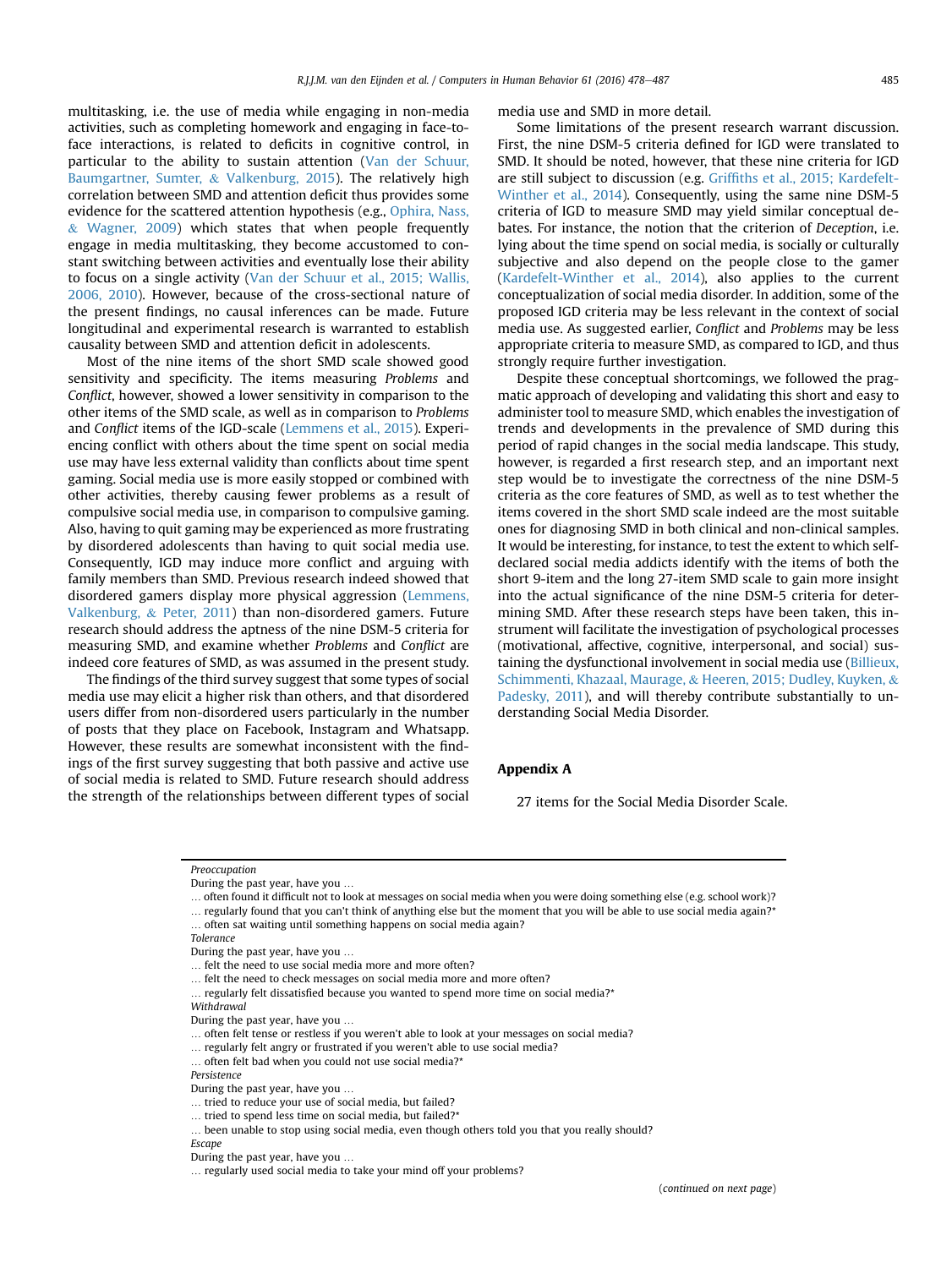#### <span id="page-8-0"></span>(continued )

- … often used social media so you didn't have to think about unpleasant things?
- … often used social media to escape from negative feelings?\*
- Problems
- During the past year, have you …
- … often not paid attention at school, while doing homework or at work because you were using social media?
- … regularly not had enough sleep because you were using social media too late at night?
- … regularly had arguments with others because of your social media use?\*
- **Deception**
- During the past year, have you …
- … regularly lied to your parents or friends about the amount of time you spend on social media?\*
- … regularly hidden your social media use from others?
- … often used social media secretly?
- Displacement
- During the past year, have you …
- … regularly devoted no attention to people around you (e.g. family or friends) because you were using social media?
- … regularly had no interest in hobbies or other activities because you would rather use social media?
- $\ldots$  regularly neglected other activities (e.g. hobbies, sport) because you wanted to use social media?\*
- Conflict
- During the past year, have you …
- … had serious problems at school or at work because you were spending too much time on social media?
- … had serious conflict with your parent(s) and sibling(s) because of your social media use?\*
- … jeopardised or lost an important friendship or relationship because you were spending too much time on social media?

#### References

- American Psychiatric Association. (2000). [Diagnostic and statistical manual of mental](http://refhub.elsevier.com/S0747-5632(16)30205-9/sref1) disorders [\(4th ed.\). Washington, DC: American Psychiatric Pub. Association. text](http://refhub.elsevier.com/S0747-5632(16)30205-9/sref1) [revision.](http://refhub.elsevier.com/S0747-5632(16)30205-9/sref1)
- American Psychiatric Association. (2013). [Diagnostic and statistical manual of mental](http://refhub.elsevier.com/S0747-5632(16)30205-9/sref2) disorders [\(5th ed.\). Washington, DC: American Psychiatric Association. text](http://refhub.elsevier.com/S0747-5632(16)30205-9/sref2) [revision.](http://refhub.elsevier.com/S0747-5632(16)30205-9/sref2)
- [Asparouhov, T., & Muth](http://refhub.elsevier.com/S0747-5632(16)30205-9/sref3)é[n, B. \(2009\). Exploratory structural equation modeling.](http://refhub.elsevier.com/S0747-5632(16)30205-9/sref3) [Structural Equation Modeling: A Multidisciplinary Journal, 16](http://refhub.elsevier.com/S0747-5632(16)30205-9/sref3)(3), 397-[438](http://refhub.elsevier.com/S0747-5632(16)30205-9/sref3).
- [Billieux, J., Schimmenti, A., Khazaal, Y., Maurage, P., & Heeren, A. \(2015\). Are we over](http://refhub.elsevier.com/S0747-5632(16)30205-9/sref4) [pathologizing everyday life? A tenable blueprint for behavioral addiction](http://refhub.elsevier.com/S0747-5632(16)30205-9/sref4) research. Journal of behavioral addictions,  $4(3)$ ,  $119-123$ .
- [Brown, R. I. F. \(1993\). Some contributions of the study of gambling to the study of](http://refhub.elsevier.com/S0747-5632(16)30205-9/sref5) [other addictions. In W. R. Eadington, & J. A. Cornelius \(Eds.\),](http://refhub.elsevier.com/S0747-5632(16)30205-9/sref5) Gambling behavior [and problem gambling](http://refhub.elsevier.com/S0747-5632(16)30205-9/sref5) (pp. 241-[272\). Reno, NV: University of Nevada](http://refhub.elsevier.com/S0747-5632(16)30205-9/sref5).
- Byrne, B. M. (2001). [Structural equation modeling with AMOS: Basic concepts, appli](http://refhub.elsevier.com/S0747-5632(16)30205-9/sref6)[cations and programming](http://refhub.elsevier.com/S0747-5632(16)30205-9/sref6). Mahwah, NJ: Erlbaum.
- [Caplan, S. E. \(2007\). Relations among loneliness, social anxiety, and problematic](http://refhub.elsevier.com/S0747-5632(16)30205-9/sref7) Internet use. [CyberPsychology](http://refhub.elsevier.com/S0747-5632(16)30205-9/sref7) & [Behavior, 10](http://refhub.elsevier.com/S0747-5632(16)30205-9/sref7), 234-[242](http://refhub.elsevier.com/S0747-5632(16)30205-9/sref7).
- [Caplan, S. E. \(2010\). Theory and measurement of generalized problematic Internet](http://refhub.elsevier.com/S0747-5632(16)30205-9/sref8) use: a two-step approach. Computers in Human Behavior,  $26(5)$ , 1089-[1097.](http://refhub.elsevier.com/S0747-5632(16)30205-9/sref8)
- Cohen, J. A. (1960). A coeffi[cient of agreement for nominal scales.](http://refhub.elsevier.com/S0747-5632(16)30205-9/sref9) Educational and [Psychological Measurement, 20](http://refhub.elsevier.com/S0747-5632(16)30205-9/sref9)(1), 37-[46](http://refhub.elsevier.com/S0747-5632(16)30205-9/sref9).
- [Dalbudak, E., & Evren, C. \(2014\). The relationship of Internet addiction severity with](http://refhub.elsevier.com/S0747-5632(16)30205-9/sref10) Attention Defi[cit Hyperactivity Disorder symptoms in Turkish University stu](http://refhub.elsevier.com/S0747-5632(16)30205-9/sref10)[dents; impact of personality traits, depression and anxiety.](http://refhub.elsevier.com/S0747-5632(16)30205-9/sref10) Comprehensive  $Ps$ *ychiatry*, 55(3), 497–[503](http://refhub.elsevier.com/S0747-5632(16)30205-9/sref10).
- Demetrovics, Z., Urbán, R., Nagygyörgy, K., Farkas, J., Griffiths, M. D., Pápay, O., et al. (2012). The development of the problematic online gaming questionnaire (POGQ). PLoS ONE, 7. [http://dx.doi.org/10.1371/journal.pone.0036417.](http://dx.doi.org/10.1371/journal.pone.0036417)
- [Dudley, R., Kuyken, W., & Padesky, C. A. \(2011\). Disorder speci](http://refhub.elsevier.com/S0747-5632(16)30205-9/sref12)fic and trans-<br>[diagnostic case conceptualisation.](http://refhub.elsevier.com/S0747-5632(16)30205-9/sref12) Clinical Psychology Review, 31(2), 213-[224](http://refhub.elsevier.com/S0747-5632(16)30205-9/sref12).
- Flora, D. B., & Curran, P. J. (2004). An empirical evaluation of alternative methods of estimation for confirmatory factor analysis with ordinal data. Psychological Methods, 9, 466-491. [http://dx.doi.org/10.1037/1082-989X.9.4.466.](http://dx.doi.org/10.1037/1082-989X.9.4.466)
- Gentile, D. A., Choo, H., Liau, A., Sim, T., Li, D., Fung, D., et al. (2011). Pathological video game use among youth: a two-year longitudinal study. Pediatrics, 127, 319-329. [http://dx.doi.org/10.1542/peds.2010-1353.](http://dx.doi.org/10.1542/peds.2010-1353)
- [Glaros, A. G., & Kline, R. B. \(1988\). Understanding the accuracy of tests with cutting](http://refhub.elsevier.com/S0747-5632(16)30205-9/sref16) scores: the sensitivity, specifi[city, and predictive value model.](http://refhub.elsevier.com/S0747-5632(16)30205-9/sref16) Journal of Clinical [Psychology, 44](http://refhub.elsevier.com/S0747-5632(16)30205-9/sref16), 1013-[1023](http://refhub.elsevier.com/S0747-5632(16)30205-9/sref16).
- Griffi[ths, M. \(1999\). Internet addiction: fact or](http://refhub.elsevier.com/S0747-5632(16)30205-9/sref17) fiction? Psychologist, 12(5), 246-[250](http://refhub.elsevier.com/S0747-5632(16)30205-9/sref17). Griffiths, M. (2005). A 'components' [model of addiction within a biopsychosocial](http://refhub.elsevier.com/S0747-5632(16)30205-9/sref18) framework. [Journal of Substance Use, 10](http://refhub.elsevier.com/S0747-5632(16)30205-9/sref18), 191-[197.](http://refhub.elsevier.com/S0747-5632(16)30205-9/sref18)
- Griffiths, M., Van Rooij, A. J., Kardefelt-Winther, D., Starcevic, V., Király, O., [Pallesen, S., et al. \(2016\). Working towards an international consensus on](http://refhub.elsevier.com/S0747-5632(16)30205-9/sref19) [criteria for assessing Internet Gaming Disorder: a critical commentary on Petry,](http://refhub.elsevier.com/S0747-5632(16)30205-9/sref19) et al (2014). [Addiction, 111](http://refhub.elsevier.com/S0747-5632(16)30205-9/sref19)(1), 167-[175](http://refhub.elsevier.com/S0747-5632(16)30205-9/sref19).
- Griffi[ths, M. D., Kuss, D. J., & Demetrovics, Z. \(2014\). Social networking addiction: an](http://refhub.elsevier.com/S0747-5632(16)30205-9/sref20) overview of preliminary findings. In [Behavioral addictions. Criteria, evidence, and](http://refhub.elsevier.com/S0747-5632(16)30205-9/sref20) [treatment](http://refhub.elsevier.com/S0747-5632(16)30205-9/sref20) (pp. 119-[141\). New York: Elsevier.](http://refhub.elsevier.com/S0747-5632(16)30205-9/sref20)
- Griffi[ths, M., & Szabo, A. \(2013\). Is excessive online usage a function of medium or](http://refhub.elsevier.com/S0747-5632(16)30205-9/sref21) [activity? an empirical pilot study.](http://refhub.elsevier.com/S0747-5632(16)30205-9/sref21) Journal of behavioral addictions, 3(1), 74–[77.](http://refhub.elsevier.com/S0747-5632(16)30205-9/sref21)<br>[Hong, F., Huang, D., Lin, H., & Chiu, S. \(2014\). Analysis of the psychological traits,](http://refhub.elsevier.com/S0747-5632(16)30205-9/sref22)
- [Facebook usage, and Facebook addiction model of Taiwanese university](http://refhub.elsevier.com/S0747-5632(16)30205-9/sref22)

students. [Telematics and Informatics, 31](http://refhub.elsevier.com/S0747-5632(16)30205-9/sref22), 597-[606.](http://refhub.elsevier.com/S0747-5632(16)30205-9/sref22)

- [Hooper, D., Coughlan, J., & Mullen, M. \(2008\). Structural equation modelling:](http://refhub.elsevier.com/S0747-5632(16)30205-9/sref23) guidelines for determining model fit. [Electronic Journal of Business Research](http://refhub.elsevier.com/S0747-5632(16)30205-9/sref23) [Methods, 6](http://refhub.elsevier.com/S0747-5632(16)30205-9/sref23), 53-[60.](http://refhub.elsevier.com/S0747-5632(16)30205-9/sref23)
- Huang, Z., Wang, M., Qian, M., Zhong, J., & Tao, R. (2007). Chinese internet addiction inventory: developing a measure of problematic internet use for Chinese college students. Cyberpsychology & Behavior, 10, 805-811. [http://dx.doi.org/](http://dx.doi.org/10.1089/cpb.2007.9950) [10.1089/cpb.2007.9950.](http://dx.doi.org/10.1089/cpb.2007.9950)
- Hu, L. T., & Bentler, P. M. (1999). Cutoff criteria for fit indexes in covariance structure analysis: conventional criteria versus new alternatives. Structural Equation Modeling, 6, 1-55. <http://dx.doi.org/10.1080/10705519909540118>.
- [Kardefelt-Winther, D. \(2015\). A critical account of DSM-5 criteria for internet](http://refhub.elsevier.com/S0747-5632(16)30205-9/sref26) gaming disorder. [Addiction Research](http://refhub.elsevier.com/S0747-5632(16)30205-9/sref26) & [Theory, 23](http://refhub.elsevier.com/S0747-5632(16)30205-9/sref26)(2), 93-[98](http://refhub.elsevier.com/S0747-5632(16)30205-9/sref26).
- [Kessler, R. C., Adler, L., Ames, M., Demler, O., Faraone, S., Hiripi, E. V. A., et al. \(2005\).](http://refhub.elsevier.com/S0747-5632(16)30205-9/sref27) [The World Health Organization Adult ADHD Self-Report Scale \(ASRS\): a short](http://refhub.elsevier.com/S0747-5632(16)30205-9/sref27) [screening scale for use in the general population.](http://refhub.elsevier.com/S0747-5632(16)30205-9/sref27) Psychological Medicine, 35(02),  $245 - 256$  $245 - 256$  $245 - 256$ .
- [Kietzmann, J. H., Hermkens, K., McCarthy, I. P., & Silvestre, B. S. \(2011\). Social media?](http://refhub.elsevier.com/S0747-5632(16)30205-9/sref28) [Get serious! Understanding the functional building blocks of social media.](http://refhub.elsevier.com/S0747-5632(16)30205-9/sref28) Business Horizons,  $54(3)$ ,  $241-251$ .
- [King, D. L., Haagsma, M. C., Delfabbro, P. H., Gradisar, M., & Grif](http://refhub.elsevier.com/S0747-5632(16)30205-9/sref29)fiths, M. D. (2013). Toward a consensus defi[nition of pathological video-gaming: a systematic re](http://refhub.elsevier.com/S0747-5632(16)30205-9/sref29)[view of psychometric assessment tools.](http://refhub.elsevier.com/S0747-5632(16)30205-9/sref29) Clinical Psychology Review, 33(3),  $331 - 342$  $331 - 342$
- [Koc, M., & Gulyagci, S. \(2013\). Facebook addiction among Turkish college students:](http://refhub.elsevier.com/S0747-5632(16)30205-9/sref30) [the role of psychological health, demographic, and usage characteristics.](http://refhub.elsevier.com/S0747-5632(16)30205-9/sref30) [CyberPsychology, Behavior, and Social Networking, 16](http://refhub.elsevier.com/S0747-5632(16)30205-9/sref30), 279-[284](http://refhub.elsevier.com/S0747-5632(16)30205-9/sref30).
- Kuss, D. J., & Griffi[ths, M. D. \(2012\). Internet gaming addiction: a systematic review](http://refhub.elsevier.com/S0747-5632(16)30205-9/sref31) of empirical research. [International Journal of Mental Health and Addiction, 10](http://refhub.elsevier.com/S0747-5632(16)30205-9/sref31)(2),  $278 - 296$  $278 - 296$  $278 - 296$ .
- [Kuss, D. J., Van Rooij, A. J., Shorter, G. W., Grif](http://refhub.elsevier.com/S0747-5632(16)30205-9/sref32)fiths, M. D., & Van de Mheen, D. (2013). [Internet addiction in adolescents: prevalence and risk factors.](http://refhub.elsevier.com/S0747-5632(16)30205-9/sref32) Computers in [Human Behavior, 29](http://refhub.elsevier.com/S0747-5632(16)30205-9/sref32)(5), 1987-[1996.](http://refhub.elsevier.com/S0747-5632(16)30205-9/sref32)
- [Landis, J., & Koch, G. \(1977\). The measurement of observer agreement for categorical](http://refhub.elsevier.com/S0747-5632(16)30205-9/sref33) data. Biometrics,  $33.159 - 174$  $33.159 - 174$ .
- LeBlanc, J. C., Almudevar, A., Brooks, S. J., & Kutcher, S. (2002). Screening for adolescent depression: comparison of the Kutcher adolescent depression scale with the Beck depression inventory. Journal of Child and Adolescent Psychopharmacology, 12(2), 113-126. [http://dx.doi.org/10.1089/104454602760219153.](http://dx.doi.org/10.1089/104454602760219153)
- Lemmens, J. S., Valkenburg, P. M., & Gentile, D. A. (2015). The internet gaming disorder scale. Psychological Assessment, 72, 567-582. http://dx.doi.org/10.1037 [pas0000062](http://dx.doi.org/10.1037/pas0000062).
- Lemmens, J. S., Valkenburg, P., & Peter, J. (2009). Development and validation of a game addiction scale for adolescents. Media Psychology, 12, 77-95. [http://](http://dx.doi.org/10.1080/15213260802669458) [dx.doi.org/10.1080/15213260802669458](http://dx.doi.org/10.1080/15213260802669458).
- [Lemmens, J. S., Valkenburg, P. M., & Peter, J. \(2011\). The effects of pathological](http://refhub.elsevier.com/S0747-5632(16)30205-9/sref38) gaming on aggressive behavior. [Journal of Youth and Adolescence, 40](http://refhub.elsevier.com/S0747-5632(16)30205-9/sref38), 38-[47.](http://refhub.elsevier.com/S0747-5632(16)30205-9/sref38)
- Lubke, G., & Muthén, B. (2004). Factor-analyzing Likert scale data under the [assumption of multivariate normality complicates a meaningful comparison of](http://refhub.elsevier.com/S0747-5632(16)30205-9/sref39) [observed groups or latent classes.](http://refhub.elsevier.com/S0747-5632(16)30205-9/sref39) Structural Equation Modeling, 11, 514-[534.](http://refhub.elsevier.com/S0747-5632(16)30205-9/sref39)
- [Marks, I. \(1990\). Behavioural \(non-chemical\) addictions.](http://refhub.elsevier.com/S0747-5632(16)30205-9/sref40) British Journal of Addiction, 85[\(11\), 1389](http://refhub.elsevier.com/S0747-5632(16)30205-9/sref40)-[1394](http://refhub.elsevier.com/S0747-5632(16)30205-9/sref40).
- [McGraw, K. O., & Wong, S. P. \(1996\). Forming inferences about some intraclass](http://refhub.elsevier.com/S0747-5632(16)30205-9/sref41) correlation coefficients. [Psychological methods, 1](http://refhub.elsevier.com/S0747-5632(16)30205-9/sref41)(1), 30.
- [Meerkerk, G. J., Van den Eijnden, R. J. J. M., Vermulst, A. A., & Garretsen, H. F. \(2009\).](http://refhub.elsevier.com/S0747-5632(16)30205-9/sref42) [The compulsive Internet use scale \(CIUS\): some psychometric properties.](http://refhub.elsevier.com/S0747-5632(16)30205-9/sref42)